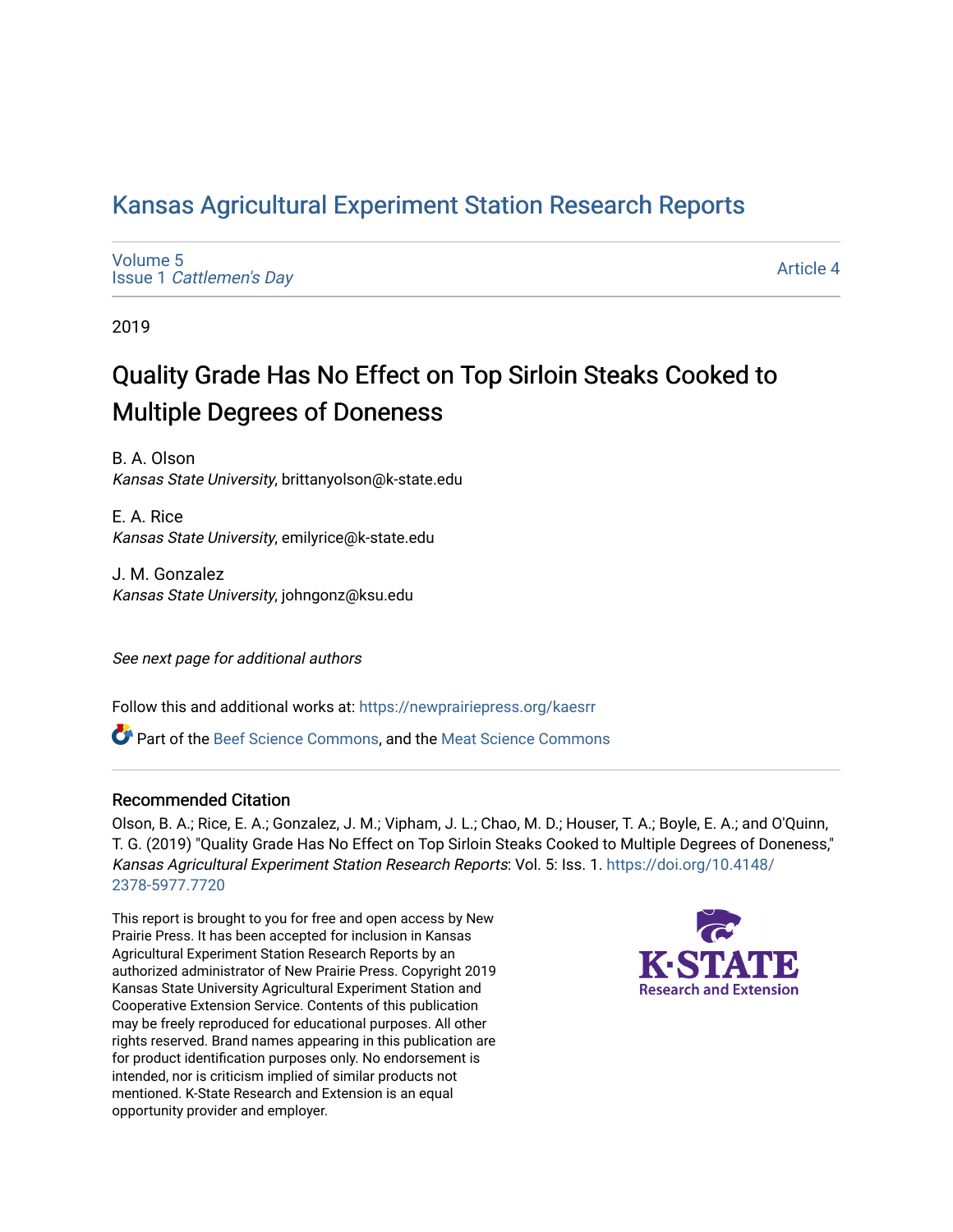### Quality Grade Has No Effect on Top Sirloin Steaks Cooked to Multiple Degrees of Doneness

### Abstract

Objective: The objective of this study was to evaluate the effect of cooking top sirloin steaks from four quality grades to multiple degrees of doneness (rare, medium, well-done) on beef palatability traits.

Study Description: Beef top sirloin butts (n = 60; 15/quality grade) from four U.S. Department of Agriculture quality grades [Prime, Top Choice (Modest and Moderate marbling), Low Choice, and Select] were selected from a Midwest beef processor. Top butts were transported to the Kansas State University Meat Laboratory, fabricated into 1-in steaks, vacuum packaged, and aged for 28 days at 39.2°F. Following aging, steaks were frozen until cooked for consumer sensory analysis and Warner-Bratzler shear force.

The Bottom Line: These results indicate that quality grade has no effect on the eating quality of top sirloin steaks. Therefore, it is unnecessary for consumers, retailers, and foodservices to pay premium prices for higher quality top sirloin steaks, regardless of the degree of doneness they will be cooked to.

#### Keywords

consumer, degree of doneness, sirloin

#### Creative Commons License



This work is licensed under a [Creative Commons Attribution 4.0 License](https://creativecommons.org/licenses/by/4.0/).

#### Authors

B. A. Olson, E. A. Rice, J. M. Gonzalez, J. L. Vipham, M. D. Chao, T. A. Houser, E. A. Boyle, and T. G. O'Quinn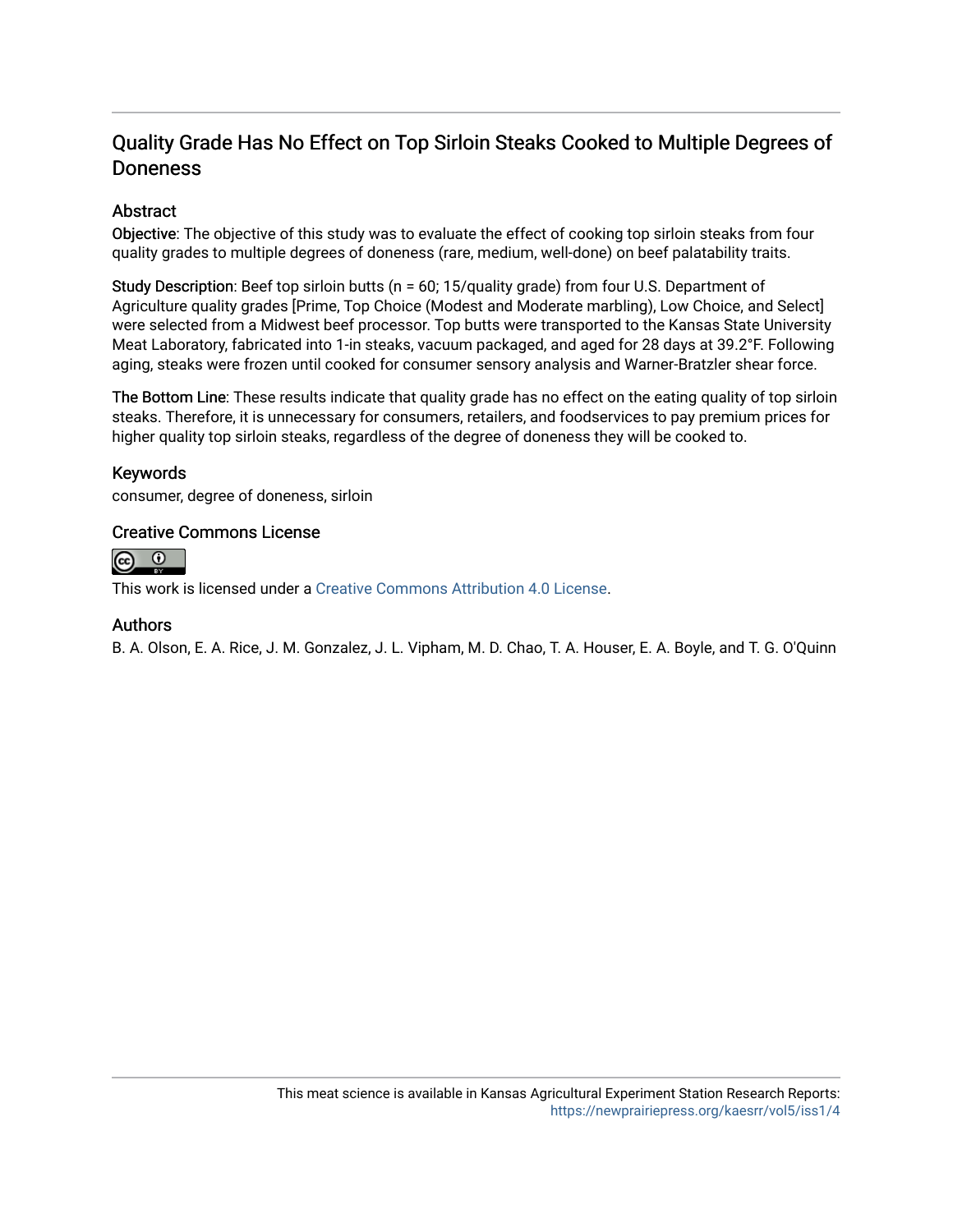

CATTLEMEN'S Day 2019



# Quality Grade Has No Effect on Top Sirloin Steaks Cooked to Multiple Degrees of Doneness

*B.A. Olson, E.A. Rice, J.M. Gonzalez, J.L. Vipham, M.D. Chao, T.A. Houser, E.A.E. Boyle, and T.G. O'Quinn*

### Abstract

To evaluate the effect of cooking to multiple degrees of doneness (rare, medium, welldone) on top sirloin steak palatability, beef top sirloin butts ( $n = 60$ ; 15/quality grade) from four U.S. Department of Agriculture quality grades [Prime, Top Choice (modest and moderate marbling), Low Choice, and Select] were selected from a Midwest beef processor. Top sirloin butts were transported to the Kansas State University Meat Laboratory, fabricated into 1-in steaks, vacuum packaged, and aged for 28 days at 39.2°F. Following aging, steaks were frozen, and then subjected to consumer sensory analysis and Warner-Bratzler shear force. No quality grade  $\times$  degree of doneness interactions ( $P > 0.05$ ) were found for consumer ratings of palatability traits. No differences (*P* > 0.05) were observed among quality grades for consumer ratings of tenderness, flavor, and overall like. Prime top sirloin steaks had higher (*P* < 0.05) juiciness ratings than all other quality grades except for Top Choice. No differences (*P* > 0.05) were observed for juiciness ratings between Top Choice, Low Choice, and Select steaks. Additionally, steaks cooked to rare were rated higher (*P* < 0.05) than medium and well-done steaks for all palatability traits evaluated. Steaks cooked to a medium degree of doneness had higher  $(P > 0.05)$  ratings for all traits than well-done.

### Introduction

Top sirloin steaks are one of the most popular steaks purchased due to their lower price point (Schmidt et al., 2002). Restaurants typically offer top sirloin steaks as a less expensive steak option in comparison to more expensive cuts. However, sirloin steaks have been shown to be tougher and have varying palatability characteristics. To date, there have been no studies directly evaluating top sirloin steaks of multiple quality grades cooked to various degrees of doneness. Therefore, the objective of this study was to evaluate the effect of cooking top sirloin steaks from four quality grades to multiple degrees of doneness (rare, medium, well-done).

### Experimental Procedures

Beef top sirloin butts ( $n = 60$ ; 15/quality grade; Institutional Meat Purchasing Specifications #184; North American Meat Processors, 2014) were collected from

Kansas State University Agricultural Experiment Station and Cooperative Extension Service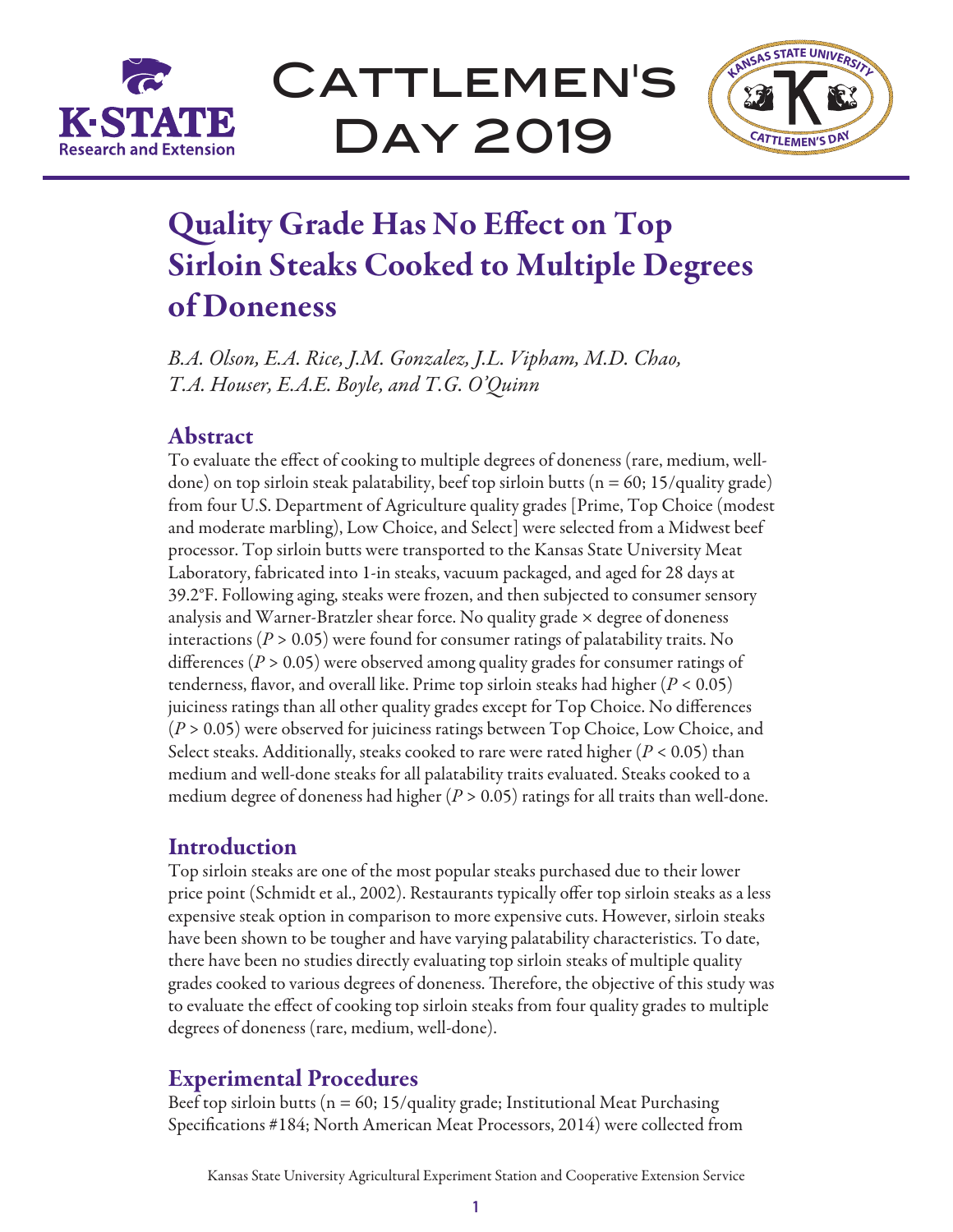#### CATTLEMEN'S DAY 2019

four U.S. Department of Agriculture quality grades [Prime, Top Choice (modest and moderate marbling), Low Choice, and Select]. Top sirloin butts were fabricated into 1-in steaks and randomly assigned to one of three degrees of doneness: rare (140°F), medium (160°F), or well-done (170°F). Steaks were vacuum packaged, aged for 28 days at 39.2°F, and then frozen until further analysis. Thawed steaks were cooked on a clamshell grill (Griddler Deluxe, Cuisinart, East Windsor, NJ) to one of the three preassigned degrees of doneness, with temperatures monitored using a probe thermometer (Thermapen Mk4, ThermoWorks, American Fork, UT). Consumers (n = 238) were fed six samples representing differences in degree of doneness and quality grade. Consumers evaluated samples for tenderness, juiciness, flavor, and overall like on continuous 100 point line scales, in individual sensory booths under low intensity red incandescent lighting.

Additionally, panelists rated each evaluated trait as either unacceptable or acceptable, as well as rating each sample to one of four levels of quality: unsatisfactory, everyday quality, better than everyday quality, and premium quality. Warner-Bratzler shear force analysis was completed using the protocol described by American Meat Science Association Meat Cookery and Sensory Guidelines (AMSA, 2015). Six cores (0.5-in diameter) were taken parallel to the muscle fiber orientation and sheared perpendicular to the muscle fiber orientation using an Instron (Model 5569, Instron Corp., Canton, MA). Core measurements were averaged across all six cores per steak in pounds of peak force.

### Results and Discussion

Table 1 contains least squares means for consumer palatability ratings. No quality grade  $\times$  degree of doneness interactions ( $P > 0.05$ ) were found for consumer ratings of palatability traits. For quality grade, no differences (*P* > 0.05) were observed for consumer ratings of tenderness, flavor, and overall like; however, there was a significant effect (*P* = 0.02) on juiciness. Prime top sirloin steaks had higher (*P* < 0.05) juiciness ratings than all other quality grades except for Top Choice. Additionally, there were no differences (*P* > 0.05) in juiciness ratings among Top Choice, Low Choice, and Select steaks. For degree of doneness, steaks cooked to rare were rated higher (*P* < 0.05) than medium and well-done steaks for all palatability traits evaluated. Steaks cooked to a medium degree of doneness had higher (*P* > 0.05) ratings than well-done steaks.

No quality grade × degree of doneness interactions (*P* > 0.05) were observed for the percentage of top sirloin steaks rated acceptable for tenderness, juiciness, flavor, and overall like (Table 2). There were no differences ( $P > 0.05$ ) among quality treatments for the percentage of steaks rated acceptable for all palatability traits evaluated. Consistent with consumer ratings, rare samples had the greatest  $(P < 0.05)$  percentage of steaks rated acceptable for all palatability traits, followed by medium steaks having a higher (*P* < 0.05) percentage of samples rated acceptable than well-done steaks.

No ( $P > 0.05$ ) quality grade  $\times$  degree of doneness interactions or quality grade effects were found for the percentage of steaks perceived at quality levels of unsatisfactory, better than everyday quality, and premium quality (data not shown). For degree of doneness, steaks cooked to rare had a higher (*P* < 0.05) percentage of steaks rated as better than everyday quality and premium quality compared to medium and well-done

Kansas State University Agricultural Experiment Station and Cooperative Extension Service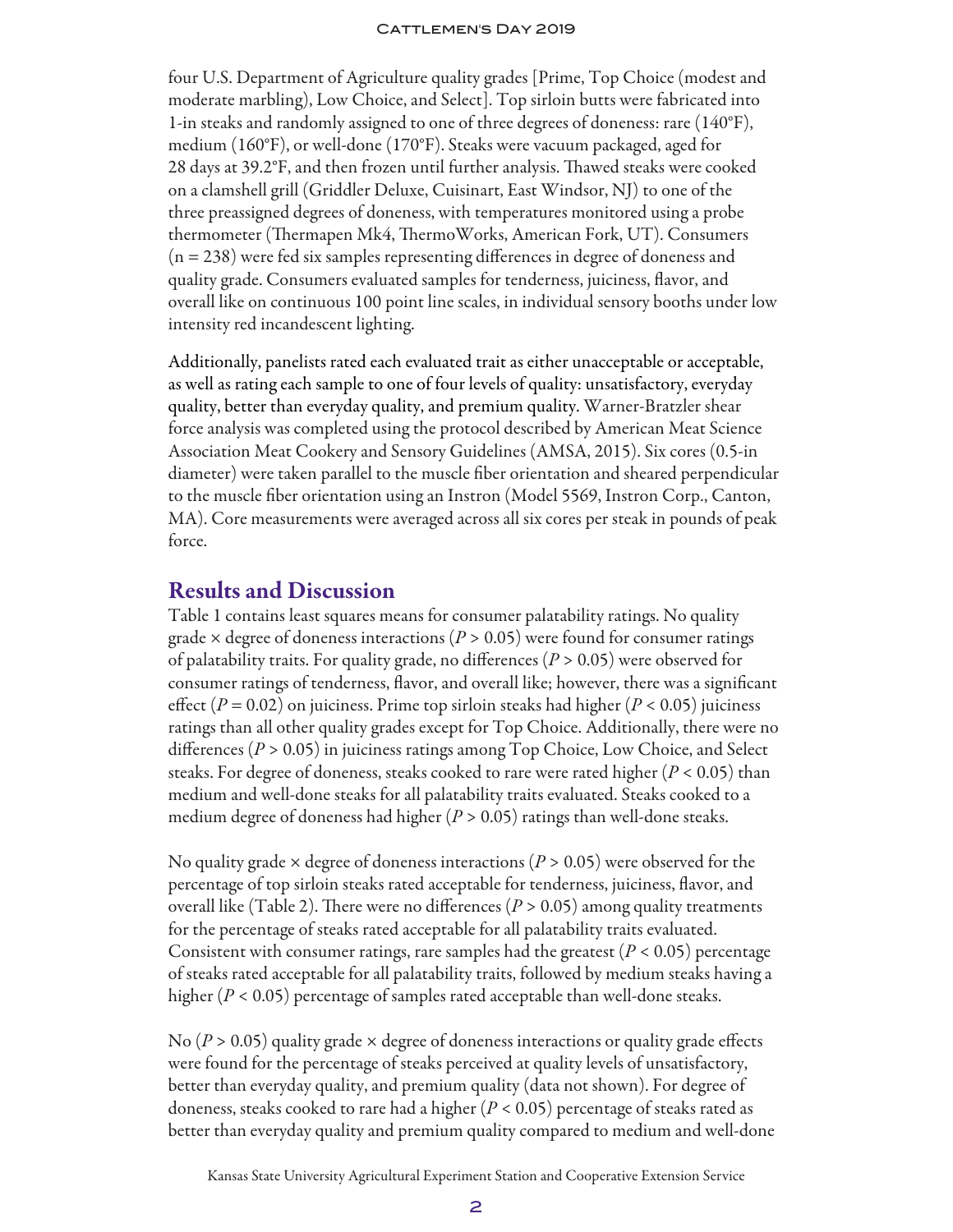#### CATTLEMEN'S DAY 2019

steaks. Conversely, the percentage of well-done steaks identified as unsatisfactory was greater ( $P < 0.05$ ) than medium and rare steaks. There was a quality grade  $\times$  degree of doneness interaction (*P* < 0.05) for the percentage of steaks perceived as everyday quality. When cooked to a medium degree of doneness, Low Choice and Select steaks were perceived as everyday quality more often  $(P < 0.05)$  than Top Choice steaks, but were not different (*P* > 0.05) than Prime steaks. However, steaks cooked to rare and well-done showed no differences ( $P > 0.05$ ) among quality grades for the percentage of samples identified as everyday quality.

There were no quality grade  $\times$  degree of doneness interactions ( $P > 0.05$ ) for Warner-Bratzler shear force (data not shown). Prime steaks had a lower (*P* < 0.05) Warner-Bratzler shear force value than Low Choice and Select steaks, but were similar (*P* > 0.05) to Top Choice steaks. Additionally, Top Choice, Low Choice, and Select steaks were all similar (*P* > 0.05) in Warner-Bratzler shear force values. For degree of doneness, rare steaks had the lowest (*P* < 0.05) Warner-Bratzler shear force value. Steaks cooked to a medium degree of doneness had higher (*P* < 0.05) Warner-Bratzler shear force values than well-done steaks.

### Implications

These results indicate that quality grade has no effect on the eating quality of top sirloin steaks. Therefore, it is unnecessary for consumers, retailers, and foodservices to pay premium prices for higher quality top sirloin steaks, regardless of the degree of doneness they will be cooked to.

### **References**

- AMSA. 2015. Research guidelines for cookery, sensory evaluation, and instrumental tenderness measurements of meat. Second Ed. American Meat Science Association, Champaign, IL.
- Schmidt, T. B., M. P. Keene, and C. L. Lorenzen. 2002. Improving consumer satisfaction of beef through the use of thermometers and consumer education by wait staff. Journal of Food Science 67:3190-3193. doi:10.1111/j.1365-2621.2002.tb08880.x.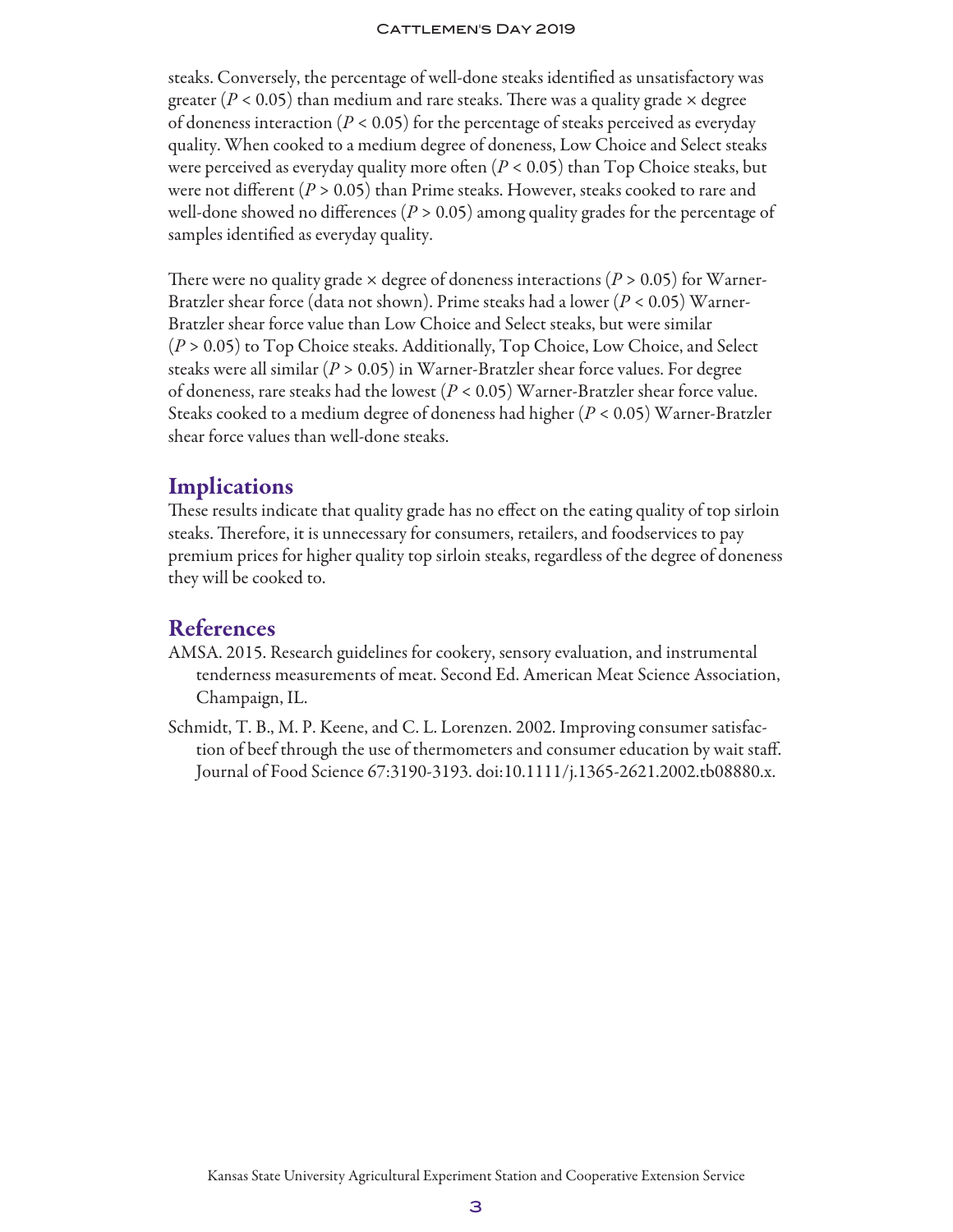#### CATTLEMEN'S DAY 2019

| Treatment               | Juiciness         | Tenderness        | Flavor            | Overall like      |
|-------------------------|-------------------|-------------------|-------------------|-------------------|
| Quality grade           |                   |                   |                   |                   |
| Prime                   | $63.3^{a}$        | 60.5              | 59.7              | 60.3              |
| Top Choice <sup>2</sup> | $61.5^{ab}$       | 60.5              | 55.7              | 58.2              |
| Low Choice              | 57.7 <sup>b</sup> | 59.9              | 55.1              | 56.5              |
| Select                  | $56.5^{b}$        | 56.6              | 54.1              | 54.3              |
| SEM <sup>3</sup>        | 2.0               | 2.0               | 1.9               | 2.1               |
| $P$ – value             | 0.02              | 0.41              | 0.09              | 0.16              |
| Degree of doneness      |                   |                   |                   |                   |
| Rare $(140^{\circ}F)$   | $75.8^{\circ}$    | $71.6^{\circ}$    | $63.8^{a}$        | $67.3^{\circ}$    |
| Medium $(160^{\circ}F)$ | 58.3 <sup>b</sup> | 57.8 <sup>b</sup> | 56.2 <sup>b</sup> | 56.2 <sup>b</sup> |
| Well-done (170°F)       | 45.4 <sup>c</sup> | 48.8 <sup>c</sup> | $48.5^\circ$      | $48.5^\circ$      |
| $SEM^3$                 | 1.7               | 1.5               | 1.7               | 1.7               |
| $P$ – value             | ${}< 0.01$        | ${}< 0.01$        | ${}< 0.01$        | ${}< 0.01$        |
|                         |                   |                   |                   |                   |

Table 1. Least squares means for consumer ( $n = 238$ ) ratings<sup>1</sup> of the palatability traits of four quality grades cooked to three degrees of doneness

#### Quality grade × degree of doneness

| $P -$<br>$\rightarrow$<br>vaiue | ഹ | ぃ | আ∠<br>$\overline{\phantom{a}}$ |
|---------------------------------|---|---|--------------------------------|
|                                 |   |   |                                |

abcLeast squares means within the same main effect (quality grade or degree of doneness) without a common superscript differ (*P* < 0.05).

1 Sensory scores: 0 = extremely dry/tough/dislike; 50 = neither dry nor juicy, neither tough nor tender, neither like nor dislike; 100 = extremely juicy/tender/like extremely.

<sup>2</sup>U.S. Department of Agriculture marbling score of modest $^{00}$  - moderate $^{100}$ .

 ${}^{3}$ SEM (largest) = standard error of the least squares means.